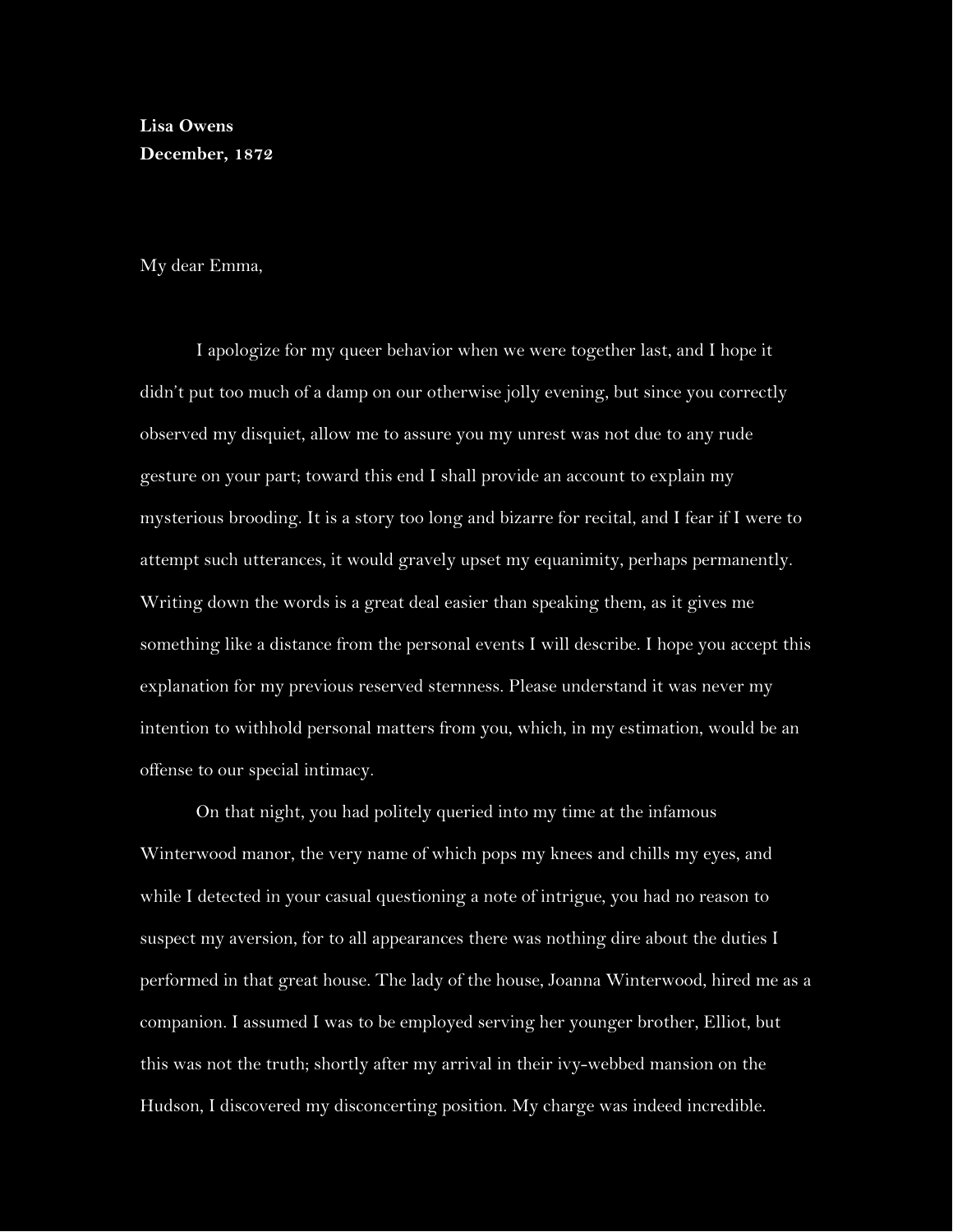At the time of my arrival, I had received no clue to prepare me for what would be my singular arrangement, at least none that I detected; in her letters, Ms. Winterwood was curious about my references and the subjects I was adept at teaching, and she was perfectly ordinary and cordial in all her expressions. While she did not specify whom she wished me to tutor, she did mention quite a lot about her family, a younger brother of twelve years, no living parents, and two older brothers enlisted in the Union army. With no proper schooling in the home, I imagined the boy was frequently left to his own meager devices, so I made the natural inference. Over the post, I had agreed to a yearlong position; imagine me, traveling a hundred or so miles, with a year's worth of provisions packed, only to discover Ms. Winterwood did not intend to offer me an ordinary situation.

I trust you are not overly familiar with the practices of this remarkable household. During my time there, I witnessed a select few callers permitted entrance, and those who were granted admission were often unusual. Although secretive, the Winterwoods are not a family with a long, storied aristocracy. Their wealth began two generations ago, after a wise and early investment in toothpaste. The senior Winterwoods oversaw the construction of their own mansion, but the structure would have benefitted from more experienced supervision; it was a hodgepodge perfectly reflecting the oddments and disorder found within. The first story was distinctly in plantation style, with wide windows and yellow Grecian pillars flanking the front door. Curiously, the house gave the impression of narrowing as it rose. It culminated in four tall, filigreed gables topped with finials, and each finial represented a stage of the moon.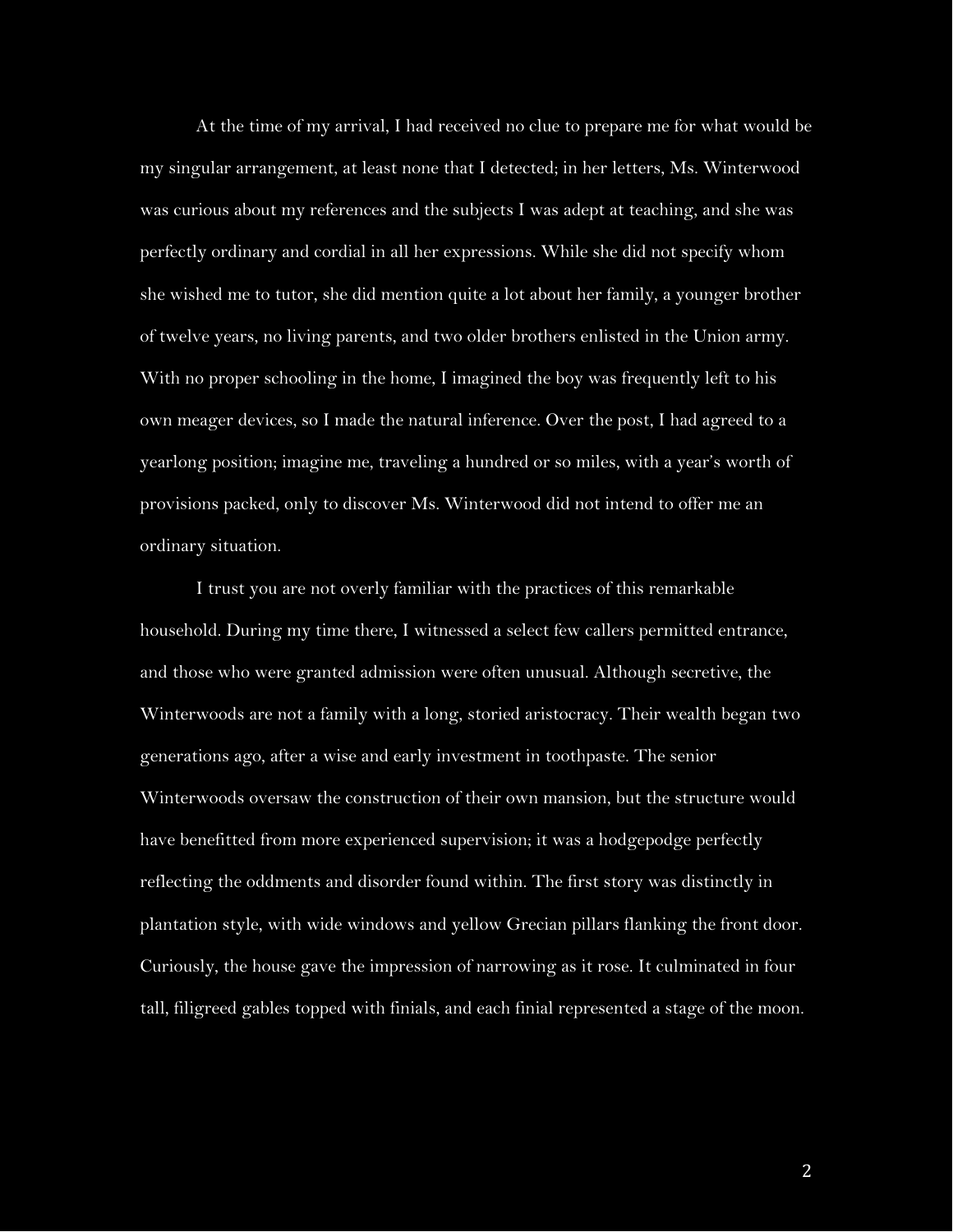Joanna Winterwood met me at the door, wearing a smile of terrific energy. Soon after our introduction, I appreciated the many strange notions and peculiar theories she promoted.

"Let's begin our tour in the rose garden." She said. "That's where Elliot is at the moment"

I felt odd, somehow not there. Ms. Winterwood's energy was so large it seemed to engulf me. My introduction with Elliot did not improve my overwhelmed impression. He could hardly be bothered with me, busy as he was with identifying and gathering caterpillars. The mites fixed to his fingers, allowing him to peel them off like they were hangnails, and it was Joanna who explained his method to me; he would wash his hands in the juices of crushed leaves, making them close enough to vegetation for the larvae's attraction, then he would collect them in jars for classification and experimentation. The boy's manner was rude. I anticipated a challenging year.

*"*Curiosity can be a virtue if applied correctly," I gamely said. "I'm sure our lessons shall be quite productive."

A startled expression flitted through Ms. Winterwood's face. *"*Oh dear! I'm sorry, but you are not here to instruct Elliot. Heavens no!"

I was fairly agog. Initially I didn't know what to say.

"Does he not require a companion?" I asked.

"Not in the least." Joanna asserted.

I asked if the boy knew his arithmetic, grammar, and history. Ms. Winterwood was confident he would arrive at those subjects in decent time and by his own volition. She said this was the method with which her and her brothers were educated, emphasizing the value of independence and self-direction, but I'm not sure if she was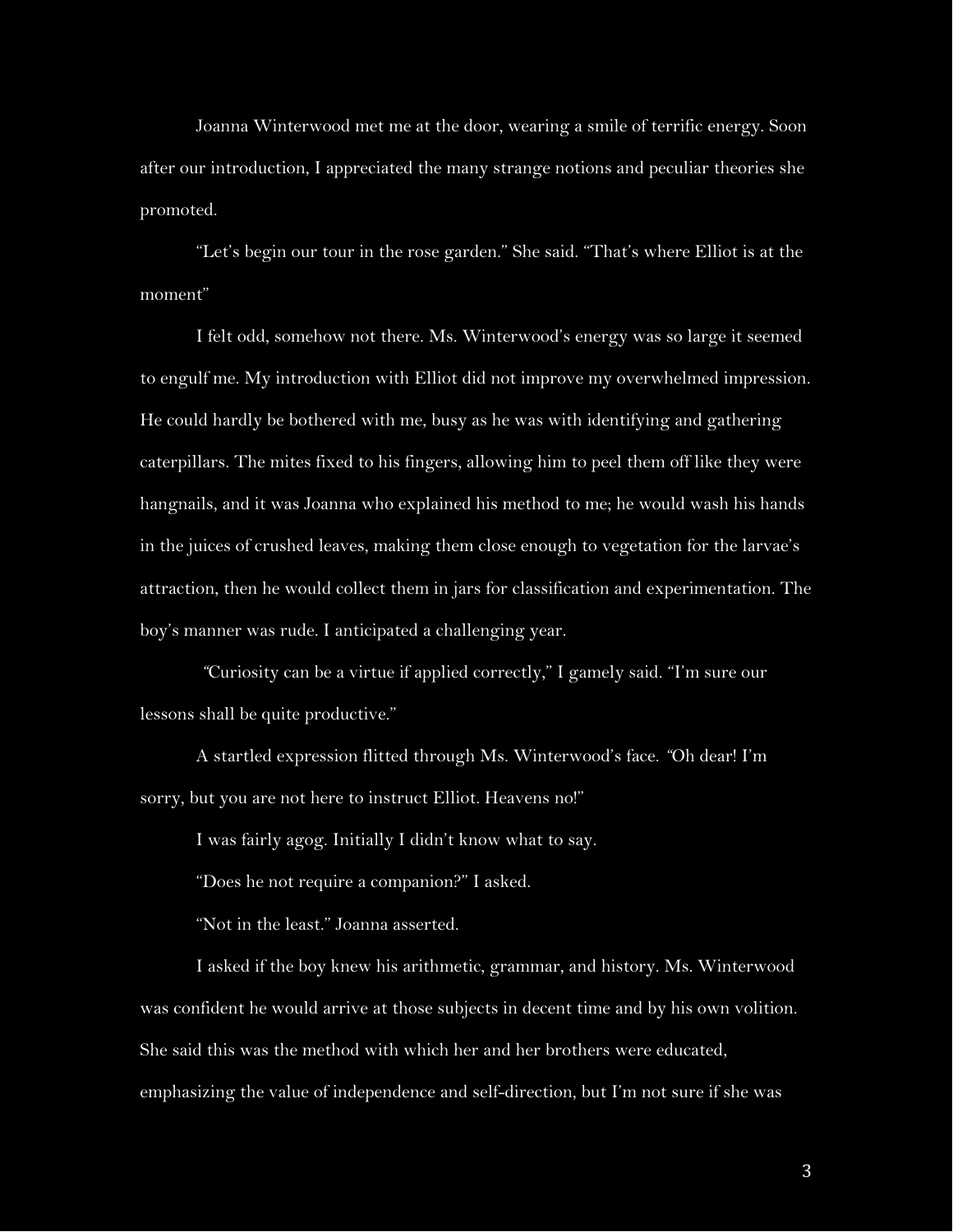entirely honest. I cannot be sure if this is truly how her mother oversaw the house. The late Mrs. Winterwood had been two years deceased from an unspoken illness. Her daughter still wore mourning clothes: dreary black dress, grey shawl fringed with a wavy black pattern, and a cameo bearing her mother's image.

"If I'm not to instruct the boy, then pray tell me who am I to instruct?" I asked, a little too bothered I'm afraid.

"Shall we proceed with the tour?" Joanna said. "It will be easier if you met him in person before I explained."

I acquiesced. She led me inside, where I had a frightful shock in their cluttered parlor. Among the chaos of instruments, dioramas, and pickled specimens, there was the figure of a man, his dark face shining in a smiling grimace, his breast open and spilling, and he lurched over a chessboard like a drunkard preparing to empty his stomach. Joanna ignored my emotive reaction, coolly explaining her creation, a replica of the chess-playing automaton known as the Turk, perhaps you have read of it, a supposed clockwork device from sixty or so years ago, believed able to play chess entirely by its own impressive mechanism; it was such a masterful player it bested our nation's own Benjamin Franklin, but it was later revealed to be controlled by a hidden operator. Well, that's the official story; Ms. Winterwood didn't believe it was a hoax, and she was determined to construct the authentic article.

From the parlour, she directly led me to a vaulted study in the house's west corner gable. *"*This is where you shall complete your lessons," she said.

And it was here I met my charge. A little monkey fidgeted and craned in the confines of a child's desk, facing a chalkboard installed for my assistance, and behind him, a wiry structure for his climbs and playful exercise. The monkey's name was Simos.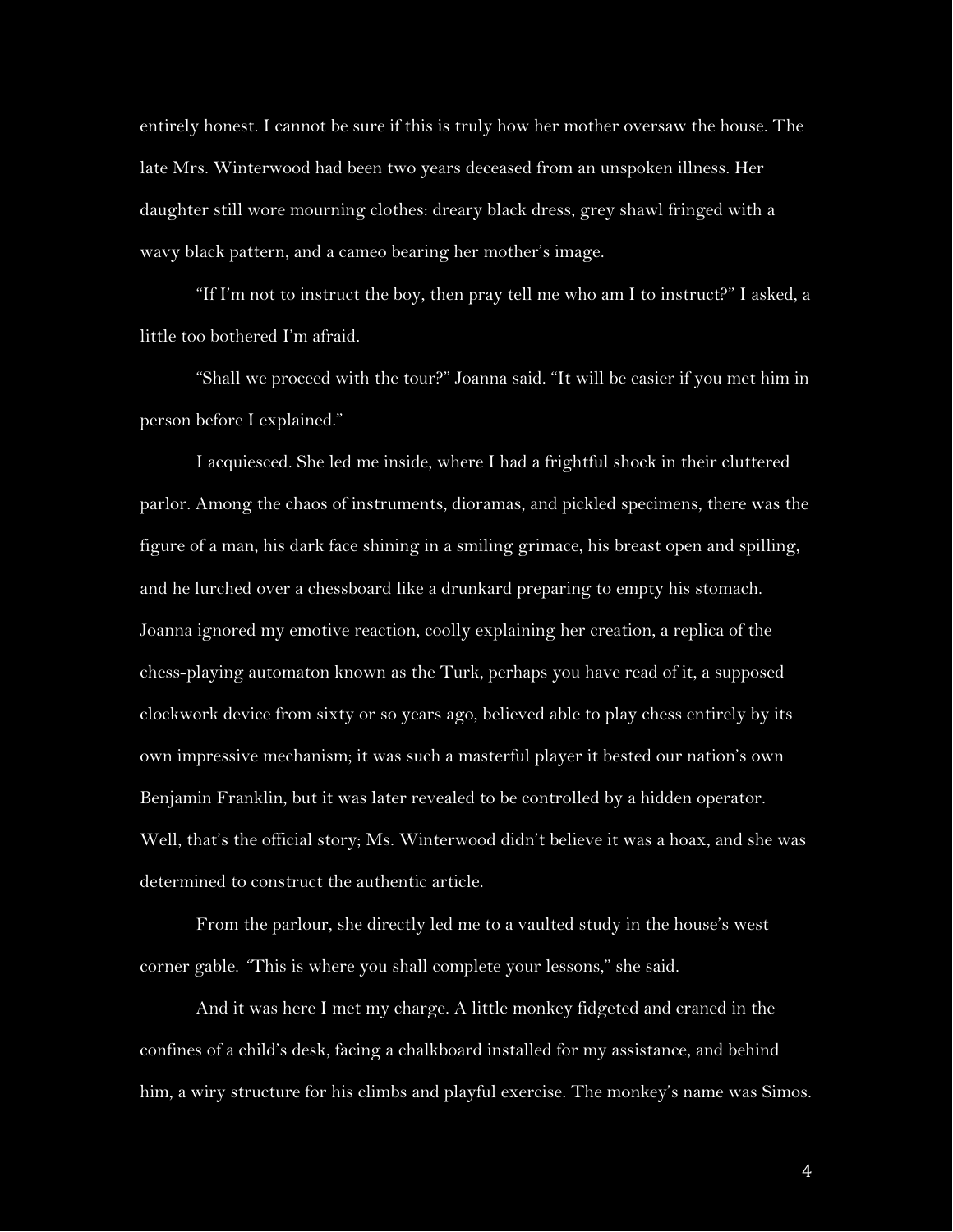I did not immediately understand what I was meant to do. I asked if a child would be joining us, to which Ms. Winterwood squinted, kind and confused, wondering what on earth a child had to do with anything. No, what she required was an educational companion for Simos. She was convinced he had the capacity to mature into an intellect comparable with that of a man. Her inspiration was Mr. Darwin's theory that humans descended from monkeys, or rather, to phrase it less vulgarly, primates. She treated my objections as an affront to the newest wonders of science.

I made it no secret how little faith I had in this concept. I protested the blasphemy of comparing bestial apes with man, as we were created in God's image, and though I am not strictly dogmatic, as you are well aware, the accusation was a convenient expression of my disgust. Ms. Winterwood, or Joanna, as she had insisted we refer to each other by our first names, detected, I think, my lack of spiritual fortitude: she asked me to supply a relevant biblical passage, looking rather amused with herself. I could not oblige. I proceeded to protest on the grounds of my inadequacy. If this was the first monkey I had ever seen, how could I possibly be expected to care for it? But Joanna responded with an indignant air, as if the solution for this contention were obvious. Servants cared for Simos, just like they cared for the other members of the household. My duties toward my charge would be the same as any human child; I need only concern myself with his instruction, manners and lessons, for he was also well-trained, understanding his name and basic commands, such as "stay put, Simos" or "Simos, come."

I accepted my position with bitter reluctance. I fear I behaved foolishly in doing so, heaping flummeries on Joanna's home to poorly disguise my resentment. I believed I was intentionally misled; surely, she understood the awkwardness of my position.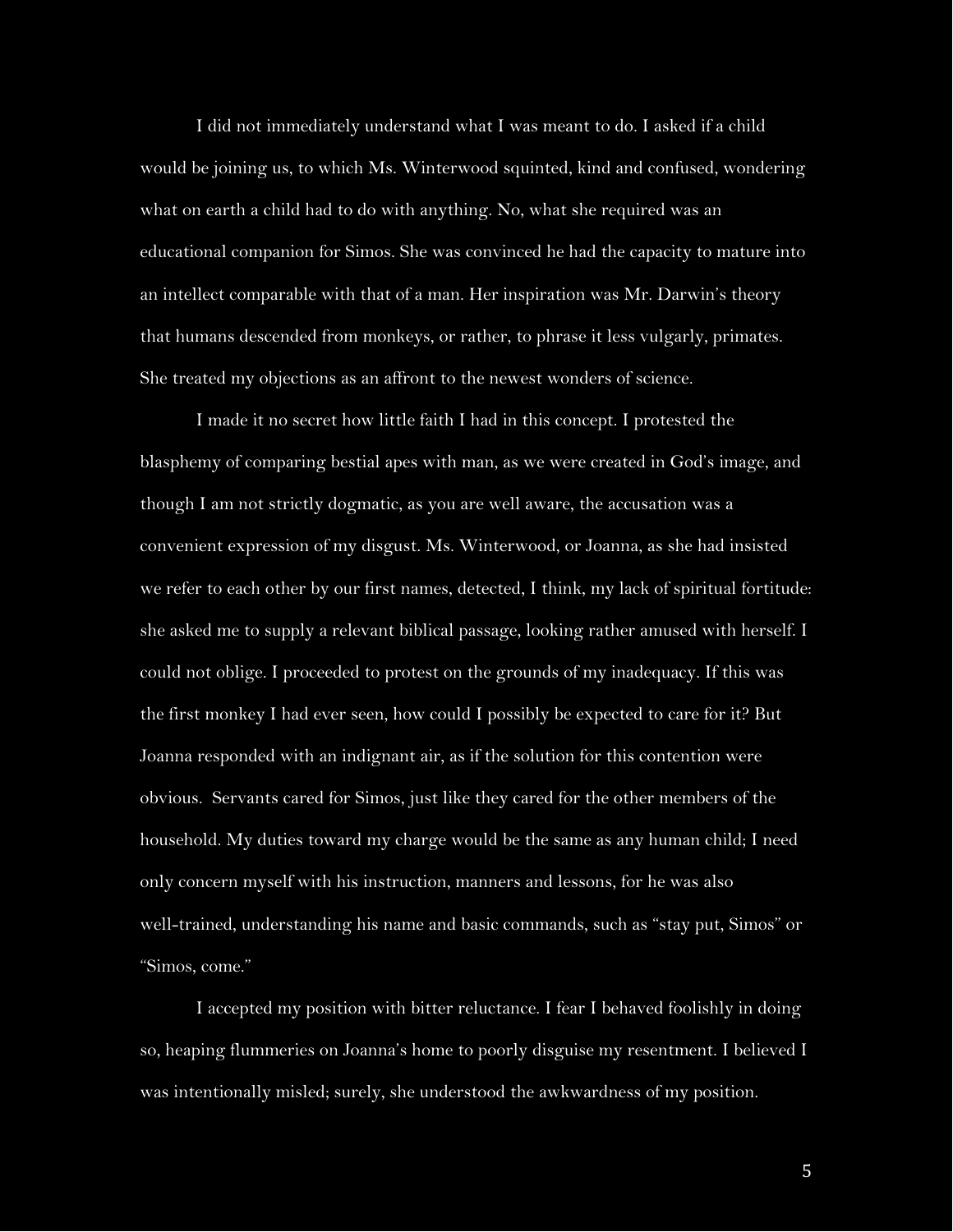Having plotted and prepared my occupation for a year's time, it would be a beastly inconvenience if I resigned, so I accepted the inconvenient beast.

Of course, my lessons were unfit for a monkey pupil. Good instruction depends on interaction. I have learned from experience that a young mind must dispel its questions and comments if it is to free any more room for new information. Simos could not interact with me, for no matter what I said or did the creature stared back with a plaintive, hungry face, full of frustration and weariness, pining for, I imagined, its natural habitat, although perhaps I saw in it what I felt in myself; indeed it was frustrating and wearying to ask a brute animal if it remembered the year our nation was born, if it knew the purpose of the presidency and Congress, if it understood the significance of life, liberty, and the pursuit of happiness, and sometimes I lost my sense of purpose, drawing out sums on the chalkboard but pausing to stare at the monkey's fur, mesmerized by the way it caught the sunlight, a beautiful soft yellow. I fancied the monkey's down was something like a spider web and sunlight was a fly; it must have been a powerful web, because everything, even light, even my attention, was caught in it. Sometimes Simos stared back at me like it was transfixed in a similar manner, delighted by how the sunlight glowed on my flesh and glistened my own soft arm fur. Joanna sometimes caught me at these idle reveries, reprimanding my weak focus and encouraging me to set the best example for humanity. How else, she wondered, could Simos ever hope to learn?

I notice I am confusing my pronouns in reference to Simos, switching between "he" and "it." Please excuse this laxity in prose, for in my mind he altered between the two. Shaded by Joanna's ideas, sometimes I saw him as the prototype of man, but usually I saw him as a brute, yearning for a wild, animal existence.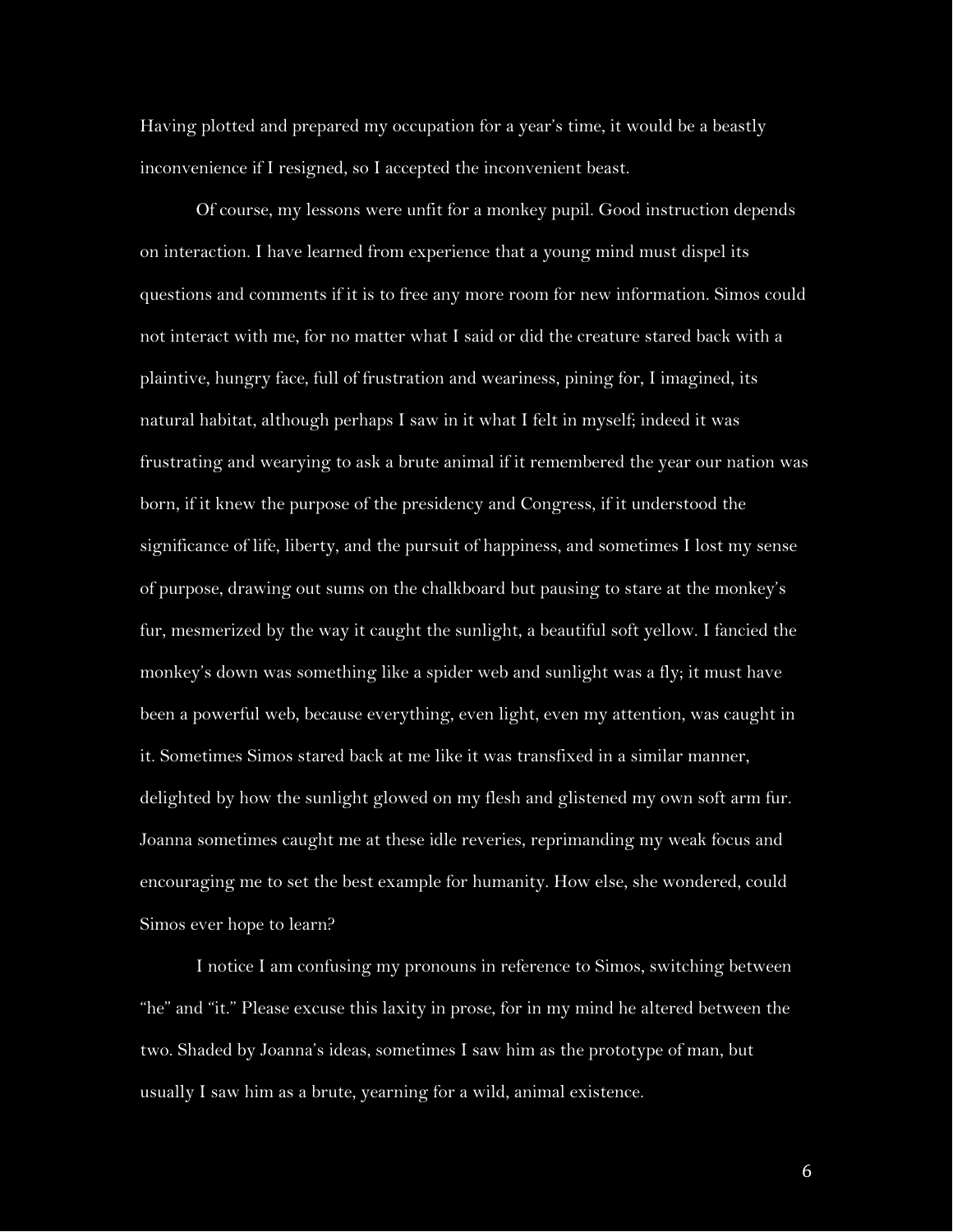My first two months passed without mishap, relative to the situation. I was content with my guest room, mercifully a plain room, devoid of the mingle-mangle strewn about the other spaces; everywhere else inside that house was covered in art and garish purple wallpaper, but my room was plain white plaster, a shelter from the storm of décor. There were many books to occupy my interest. In this period, I rarely interacted with Joanna and Elliot, and I was pleased with solitude.

But on the first of May, a maid, her voice hushed, informed me that the lady of the house requested my presence at dinner. Joanna was hosting an old friend of her mother's, the local Catholic pastor, Father Rainfield, and the man wished to meet me. However, our hostess was discomfited with the meeting, clearly eager throughout for the engagement's conclusion. Shortly after our introduction, Father Rainfield remarked on my plain white dress, and I thought it a vulgar comment, intended to ridicule, although he claimed it was a compliment, a plain dress befitting a humble soul of the Lord. After quizzing me for my history, far too suspicious for my liking, he detailed his association with Joanna's parents, devout Catholics, and their beliefs, something about the holy ghost. There was something soporific in the heavily scented candles, or in the abundance of warm tea and soup, causing me to nod off during his long-winded recital, a reaction noticed by Joanna, who regarded my sleepy state with amusement. Rainfield, however, became irritated and embarrassed. Blushing, he altered the subject into something more interesting. He asked if I knew of the Winterwood manor's reputation.

Joanna immediately implored me to dismiss the gossip, and to Rainfield she said, "I am surprised you brought up such a common topic. Tell me, is this what you and your parishioners discuss together?"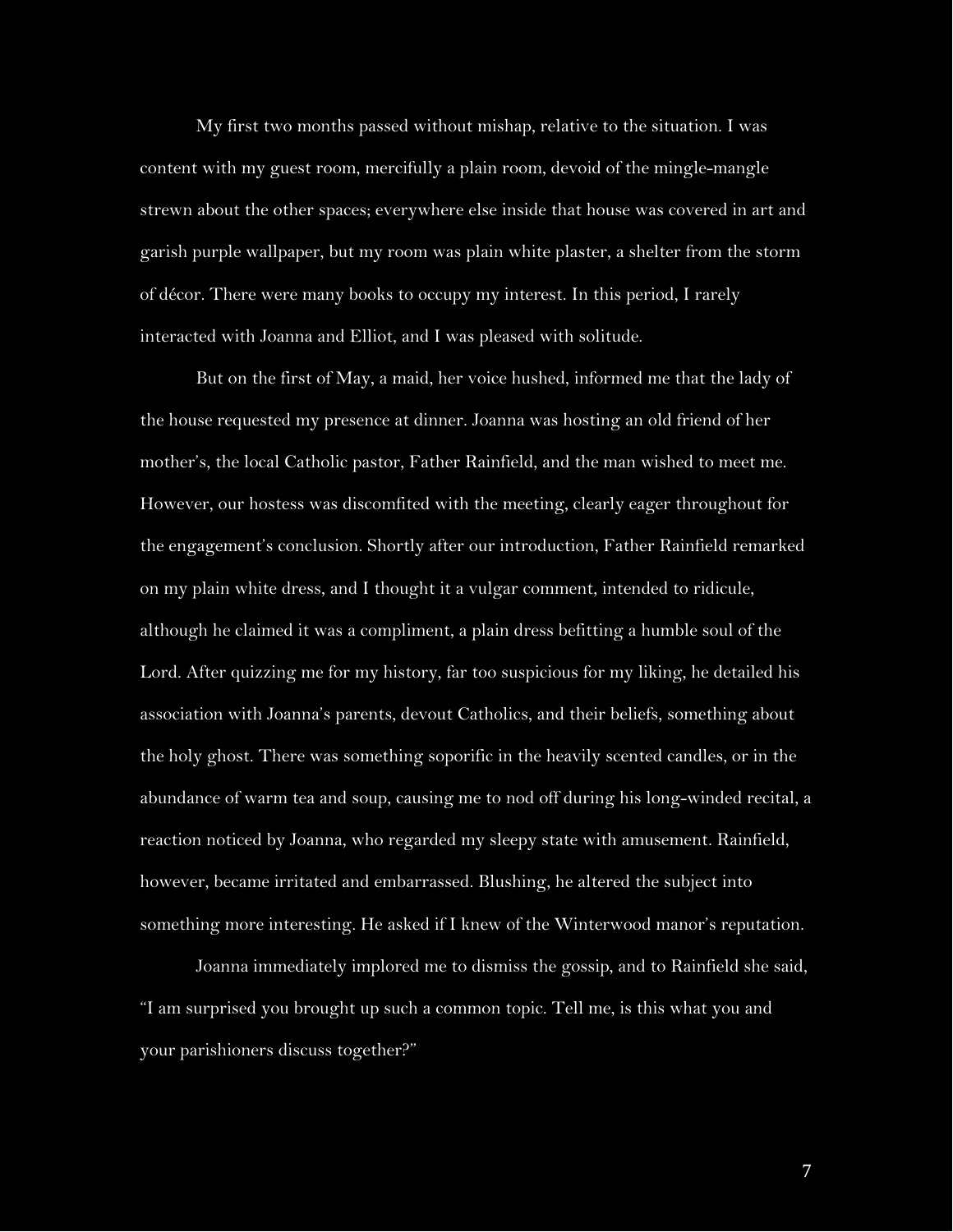"There might be people employed by the house who are seeking guidance, or there might be concerned neighbors, but to anyone who seeks it, I am always ready to give advice and prayers." He turned to me, and I did not like his questioning eyes. "Have you seen any demons or evil spirits?"

I jeered at the very idea. "I don't believe in them."

He said, "Nonetheless I fear there may be demons at work in this house. Bless her soul, Joanna's mother suffered from the same fears. I was there on her deathbed, and as Joanna can tell you her final request was to rid her house of all evil spirits. Perhaps we should offer a prayer. What do you say Joanna? For your mother?"

 Joanna glared at the man, who, in return, smiled at her, rather like he had played the winning stroke in a chess match. I found myself looking at Elliot, and I wished I could be his companion: the boy's manners were dire, working his soup spoon in circles and admiring his artificial and untidy whirlpool, behavior more fitting to an infant than a young man, or, dare I say, behavior more fitting to a monkey.

Joanna, sulking, agreed to the prayer. We indulged Father Rainfield by joining our hands in a circle while he sang in Latin, and although I was ignorant of the song's meaning and intent, the performance did not settle well with me. It too closely resembled the casting of a spell. I believe decent prayers are simply spoken in plain words everyone can understand.

After Rainfield's departure, and before I could return to my quarters, Joanna confided in me. "This is why I generally decline invitations, but if I snubbed him he'd be far more dangerous. He's a malicious gossip."

I was too shy to formulate significant discussion, a little scandalized she was treating me with such frankness, as if I were a close friend, something like I consider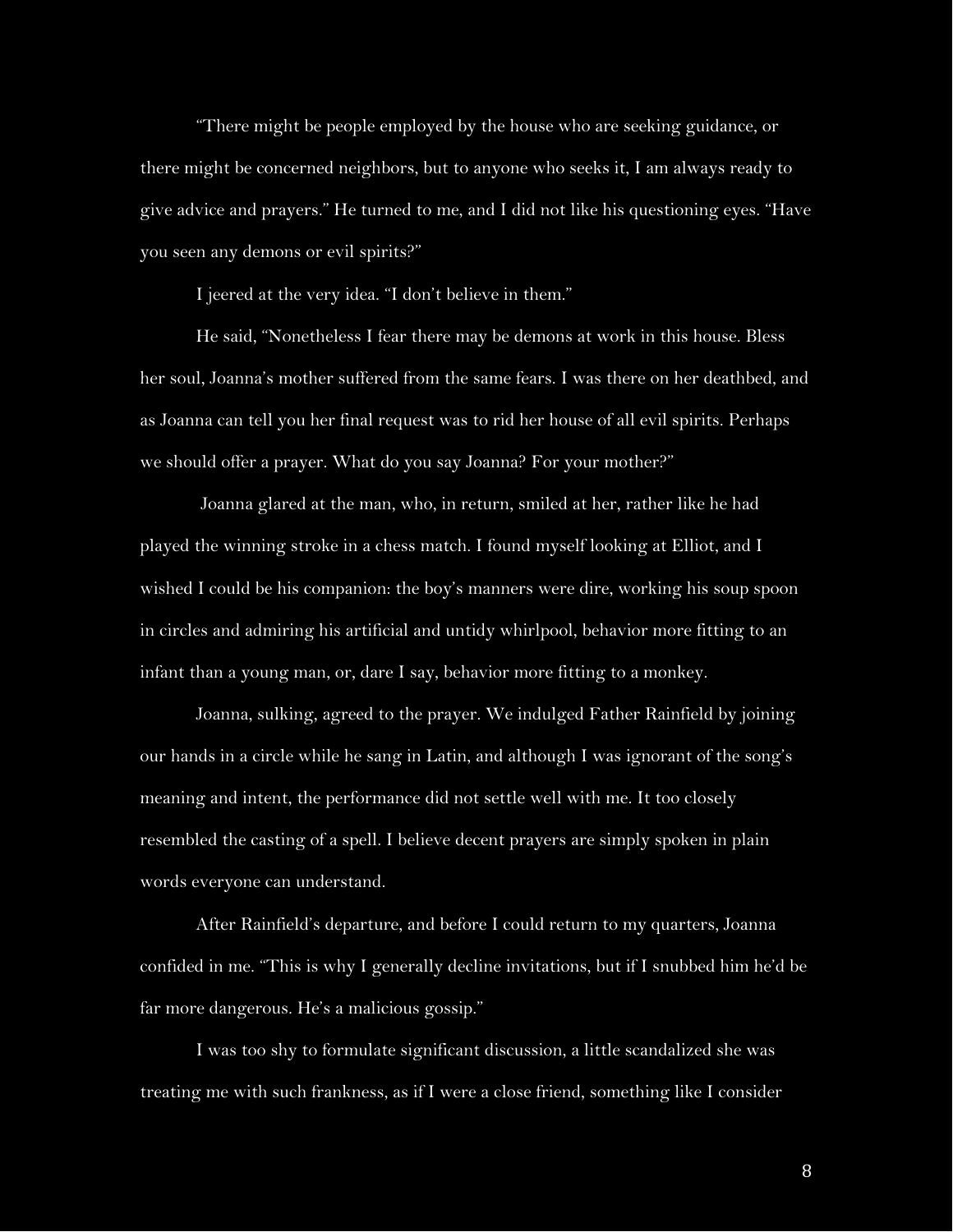you, dear Emma. I wish I could have been more for her in this moment, but I escaped to my solitude with empty, obsequious gestures.

Life continued as usual for a month, except the horrible Catholic's stories had annihilated my imagination, spinning me into mild frenzies on the windy nights. I thought I heard an odd droning hum coming from the hallways, and on one stormy night I even checked, expecting some kind of brilliant, supernatural presence, but promptly feeling embarrassed with myself.

In June, the house again had company. Thankfully, they were charming guests, a ladies society of five fashionable women. I was glad Joanna insisted on my attendance; I had never been to a society meeting like this. They were such interesting people, all of them women in a similar situation as Joanna, unmarried and from wealthy families, some of them educated, some of them self-taught. Their discussion was fascinating, covering topics like medicinal botany and classical mythology. In comparison, my own intellect seemed ill equipped to contribute, though everyone was interested to know how well I was getting on with Simos, and Joanna laughed along with the group at my understated honesty. "Not well," was about all I said. "I'm not sure if it understands me at all. Whenever I speak, it's like nothing I say ever penetrates its skull."

"Rather like all men," Joanna said. "I think that is a point toward my theory."

We laughed. We were giddy from wine, and our merriment was loud. We discussed the war, and Joanna shared a startling opinion. She was in favor of the war's continuation, indeed she wished the war a long and happy life; she enjoyed her position as master of the house and sadly anticipated the return of her brothers, who would necessarily supplant her. I was the only one who didn't express amusement, because I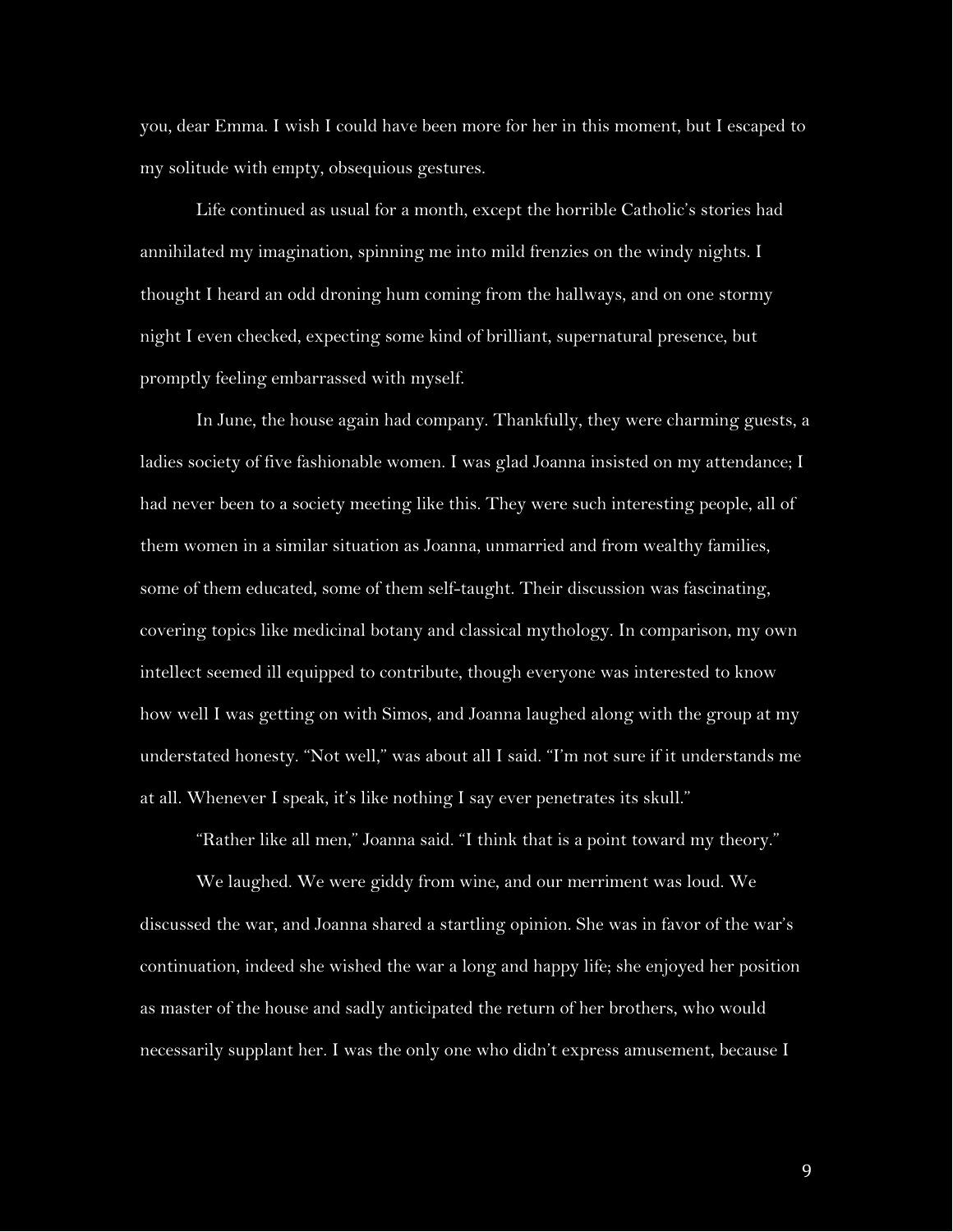didn't know how to feel about these bold sentiments. My immediate reaction was disagreement, but I caught myself reflecting on the matter with increasing ambivalence.

To close out the night, Joanna played us a song on her dusty harp, remarkably off-key, but I thought it was lovely all the same, her shaky voice endearing because of its mistakes. One of her friends was more musically talented, and she performed technically perfect waltzes on the piano. We managed to dance among the pell-mell of the parlor, and, yes, I danced, though I did not know how to waltz at this time. Joanna taught me.

Maybe what happened that night can be attributed to the thoughts I had when Joanna held me, directing the proper placement for my feet and teaching me how to glide across the floor. No, not glide, it was rather like swimming, all of my motions reduced to the essential, smooth, fast, and clean.

However, my giddiness did not last the night.

Long after the party, when I was in bed and nearly asleep, my door creaked open, only I couldn't see anyone in the doorway. I was about to rise and investigate, when something small and shadowed crawled onto the end of my bed, its motions jiggering and unnatural. I could feel its weight sink the mattress near my feet. It appeared to be a clump of darkness. Though it did not produce a sound, I knew it was alive, and I knew it was watching me. Its form and proportions were much like Simos, and, like Simos, it had a pale face, almost discernable in the dark; I assumed it was him, and fearing to startle it, I did not move. It was deeper than fear; it was conviction. I knew if I should move the creature, too, would move, and I did not want to see it move. Eventually, sleep overcame me.

That week, I took my lunches with Joanna at her request, ostensibly to provide updates on the stagnant development of Simos. During these conversations, I was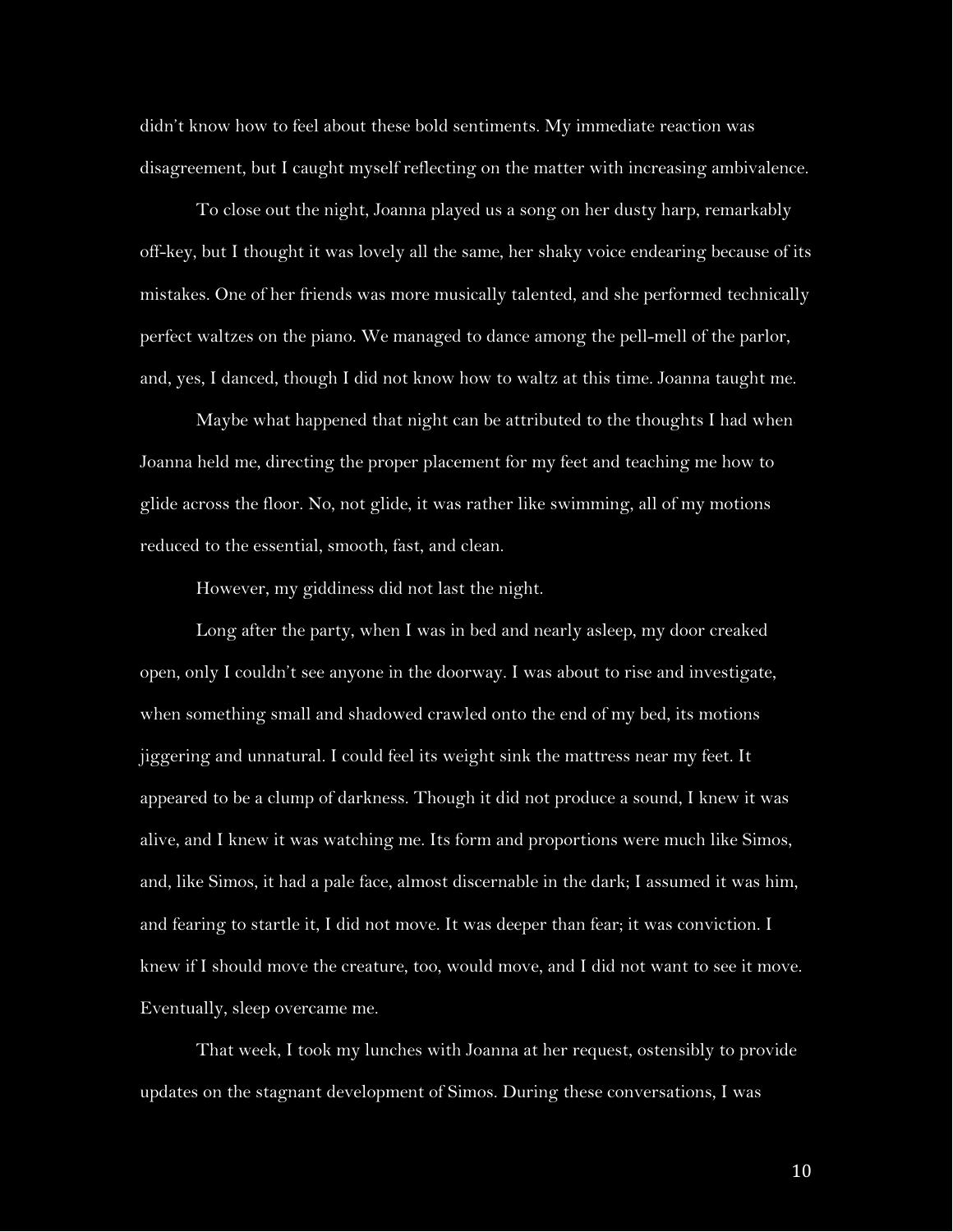trapped in a strained repression. I did not tell her of its peculiar visits to my room, which had persisted every night throughout the week; somehow, I had the feeling Joanna knew about it, for she was not her normal self during our meals. She was haunted and solemn. One day, she said, "I'm so sorry, Lisa," but she would not explain the reason for her apology. As soon as our friendship began, it began to dissipate, like a snowflake immediately melting on contact with the ground.

We did not know how limited our time together was. Simos became ill one day, unable to move from his tiny bed in the study, wheezing, a nasty sound, revoltingly human, though I suppose most creatures sound a little similar in their final moments. When Joanna sent for a doctor he refused to see a monkey, and Simos died that very afternoon. At dusk, Joanna and I buried him in the rose garden.

Whatever came back to my bed that night, I could not pretend it was Simos, and it was dreadfully expected, the door creaking open and the weight pressing the foot of my bed with an inevitability like clockwork. Sleep did not easily reach me. Awake I remained, gazing at the lump of darkness, seeing in it strange, red shapes, like the splotches you see when you close your eyes, and searching for an expression in its faded, pale face, nearly sure I teased out a horribly neutral, impassive frown. It never moved.

The next morning, I was too tired to offer Joanna a proper goodbye, and I think she was in a comparable state. When I later reflected on it, I became sure she was experiencing a similar visitation.

I do not want to get tangled in superstition, and I hope you will not accuse me of such, but in my soul I attribute the sinister visitor to Father Rainfield; I believe he installed a force in that house to separate Joanna and I. To whatever God there is, I pray nothing like that ever comes between us.